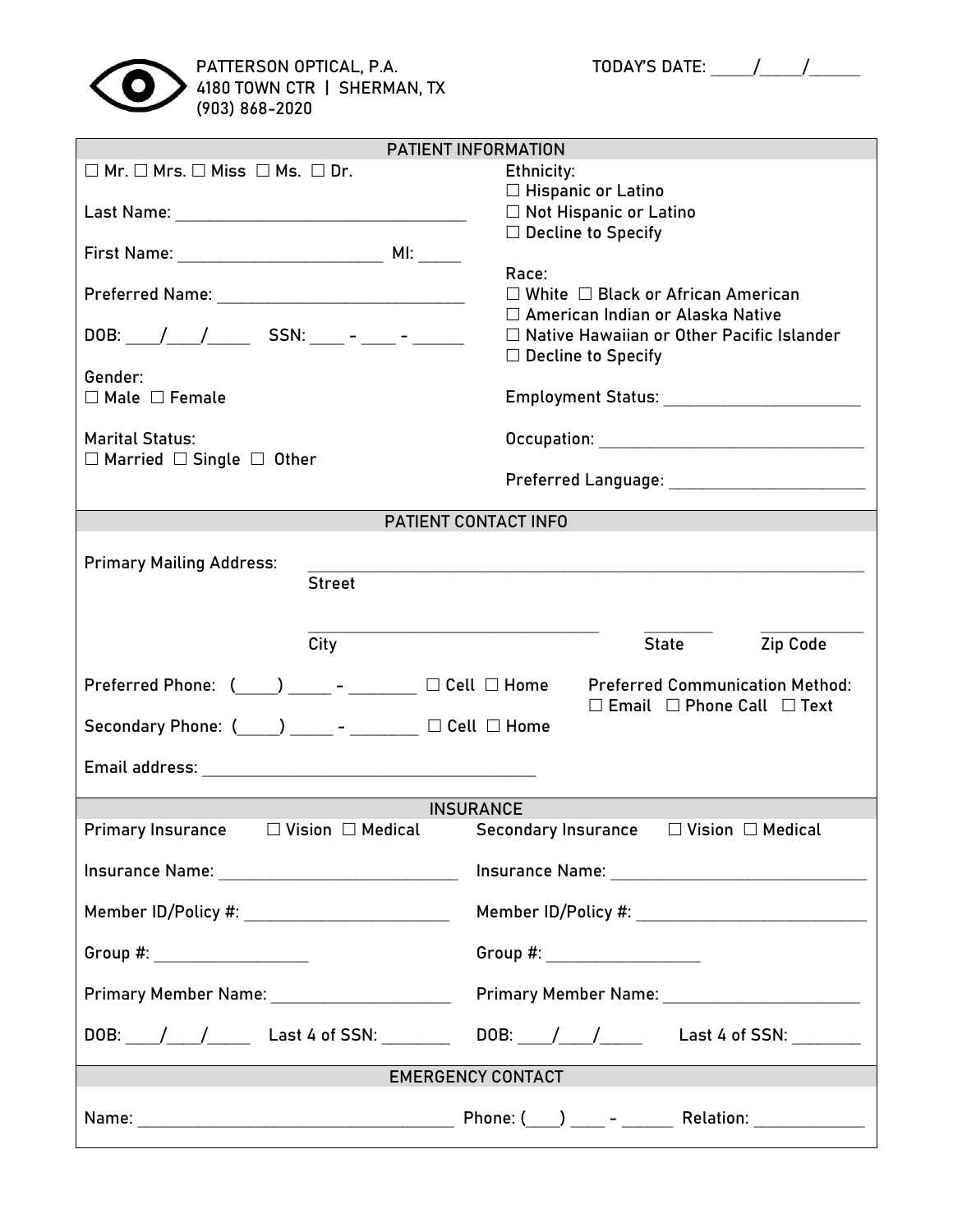

PATTERSON OPTICAL, P.A. 4180 TOWN CTR | SHERMAN, TX (903) 868-2020

Patient Name: \_\_\_\_\_\_\_\_\_\_\_\_\_\_\_\_\_\_\_\_\_\_\_\_\_\_\_\_\_

Today's Date: \_\_\_\_/\_\_\_\_/\_\_\_\_\_\_

| Do you or a family member have<br>a history of the following<br>eye problems? | <b>CHECK ALL</b><br>THAT APPLY |        |
|-------------------------------------------------------------------------------|--------------------------------|--------|
|                                                                               | Self                           | Family |
| <b>Blindness</b>                                                              |                                |        |
| Cataracts                                                                     |                                |        |
| <b>Corneal Problems</b>                                                       |                                |        |
| Diabetic Retinopathy                                                          |                                |        |
| Dry Eye                                                                       |                                |        |
| Eye Allergy                                                                   |                                |        |
| Eye Injury                                                                    |                                |        |
| <b>Floaters/Spots/Light Flashes</b>                                           |                                |        |
| <b>Frequent Eye Infections/Styes</b>                                          |                                |        |
| Glaucoma                                                                      |                                |        |
| <b>Glaucoma Suspect</b>                                                       |                                |        |
| Iritis/Uveitis                                                                |                                |        |
| Lazy/Crossed Eye                                                              |                                |        |
| <b>Macular Degeneration</b>                                                   |                                |        |
| Retinal Detachment/Tear/Disease                                               |                                |        |
| Other (please describe):                                                      |                                |        |

| Do you or a family member have<br>a history of the following<br>eye surgeries? | <b>CHECK ALL</b><br>THAT APPLY |        |
|--------------------------------------------------------------------------------|--------------------------------|--------|
|                                                                                | Self                           | Family |
| Cataract                                                                       |                                |        |
| <b>Corneal Transplant</b>                                                      |                                |        |
| <b>Eye Muscle Surgery</b>                                                      |                                |        |
| Glaucoma Laser                                                                 |                                |        |
| Glaucoma Surgery                                                               |                                |        |
| <b>LASIK / PRK</b>                                                             |                                |        |
| <b>Retinal Laser</b>                                                           |                                |        |
| <b>Retinal Surgery</b>                                                         |                                |        |
| <b>Retinal Injections</b>                                                      |                                |        |
| <b>RK</b> Incisions                                                            |                                |        |
| YAG <i>(Laser After Cataract)</i>                                              |                                |        |
| Other (please describe):                                                       |                                |        |

| Do you currently          | <b>CHECK ALL</b><br><b>THAT APPLY</b> |
|---------------------------|---------------------------------------|
| Use Tobacco?              |                                       |
| Use Alcohol?              |                                       |
| Use Drugs Recreationally? |                                       |
| Have a STD?               |                                       |

| Do you have a history of the following<br>medical conditions? | <b>CHECK</b><br>ΔII<br><b>THAT</b><br><b>APPIY</b> |
|---------------------------------------------------------------|----------------------------------------------------|
| Asthma                                                        |                                                    |
| <b>Blood Pressure Problems</b>                                |                                                    |
| <b>Breast Cancer</b>                                          |                                                    |
| <b>Colon Cancer</b>                                           |                                                    |
| <b>Lung Cancer</b>                                            |                                                    |
| <b>Ovarian Cancer</b>                                         |                                                    |
| <b>Prostate Cancer</b>                                        |                                                    |
| <b>Uterine Cancer</b>                                         |                                                    |
| Other Cancer:                                                 |                                                    |
| <b>Cholesterol Problems</b>                                   |                                                    |
| Depression                                                    |                                                    |
| Diabetes or High Blood Sugar                                  |                                                    |
| Emphysema                                                     |                                                    |
| <b>Heart Problems</b>                                         |                                                    |
| <b>Kidney Disease</b>                                         |                                                    |
| Liver Disease                                                 |                                                    |
| Osteoporosis                                                  |                                                    |
| <b>Seizures</b>                                               |                                                    |
| <b>Strokes</b>                                                |                                                    |
| <b>Thyroid Problems</b>                                       |                                                    |
| Surgery:                                                      |                                                    |
| Allergies                                                     |                                                    |
| Other <i>(please describe)</i> :                              |                                                    |

| Do you have problems with any of the below<br>systems? | <b>CHECK</b><br>ALL<br><b>THAT</b><br><b>APPLY</b> |
|--------------------------------------------------------|----------------------------------------------------|
| Allergy/Immunologic                                    |                                                    |
| (hives, eczema, rash, lumps)                           |                                                    |
| Cardiovascular                                         |                                                    |
| (chest pain, palpitations, labored breathing)          |                                                    |
| Constitutional                                         |                                                    |
| (fever, chills, weight change)                         |                                                    |
| Endocrine                                              |                                                    |
| (heat/cold intolerance, frequent urination, thirst)    |                                                    |
| Gastrointestinal                                       |                                                    |
| (heartburn, nausea, constipation/diarrhea)             |                                                    |
| Genitourinary                                          |                                                    |
| (burning, pain, sexual function, nocturia)             |                                                    |
| Ears/Nose/Throat                                       |                                                    |
| (hearing, discharge, dryness)                          |                                                    |
| Hematologic/Lymphatic                                  |                                                    |
| (bruising, bleeding, anemia)                           |                                                    |
| Integumentary                                          |                                                    |
| (moles, non-healing lesions, color changes)            |                                                    |
| Musculoskeletal                                        |                                                    |
| (muscle/joint pain, stiffness, swelling)               |                                                    |
| Neurological                                           |                                                    |
| (dizziness, fainting, seizures, weakness)              |                                                    |
| Psychiatric                                            |                                                    |
| (nervousness, depression, memory loss, stress)         |                                                    |
| Respiratory                                            |                                                    |
| (cough, sputum, wheezing, shortness of breath)         |                                                    |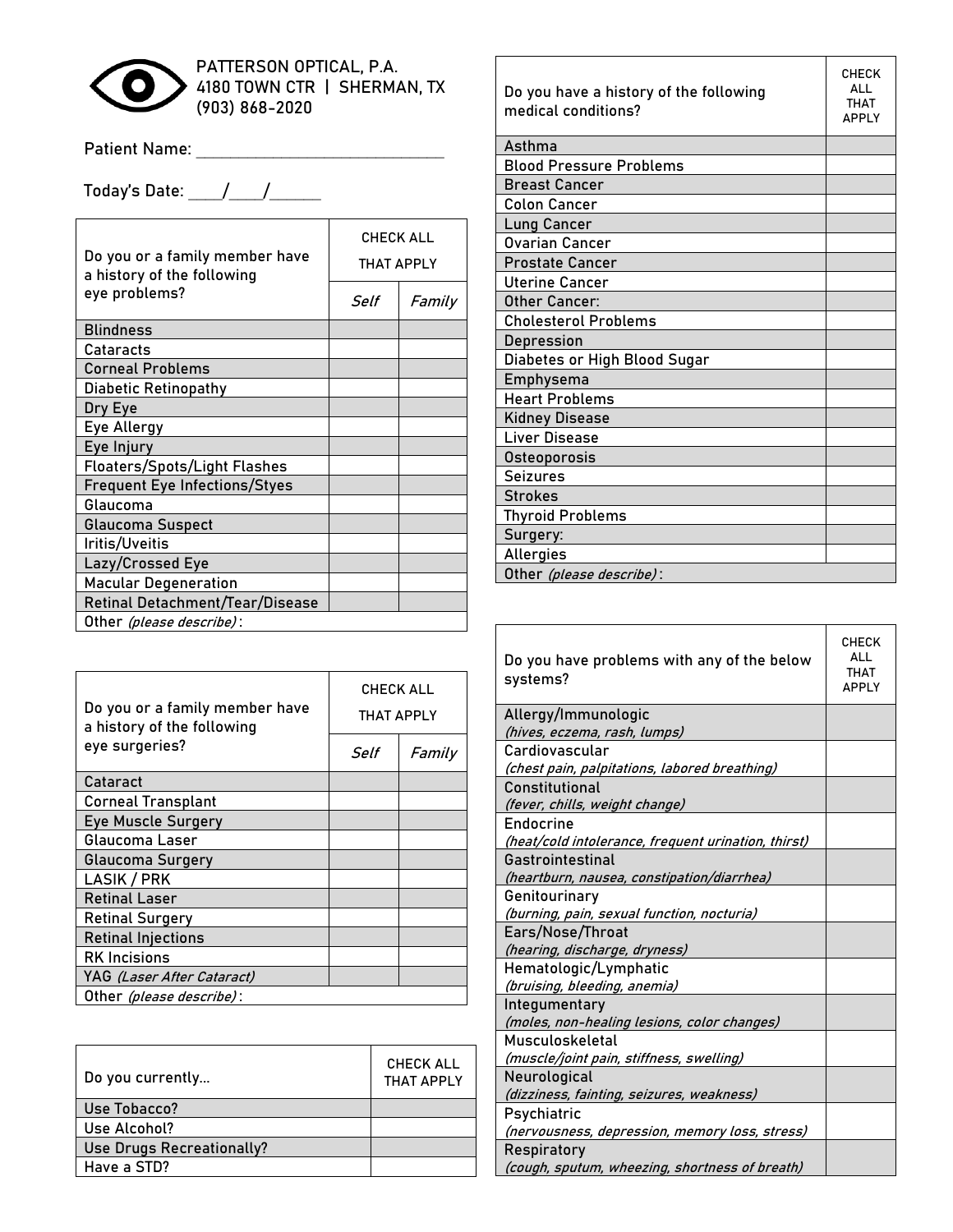

 PATTERSON OPTICAL, P.A. 4180 TOWN CTR | SHERMAN, TX (903) 868-2020

## MEDICAL VS. VISION INSURANCE

Patient Name: The contraction of the contraction of the contraction of the contraction of the contraction of the contraction of the contraction of the contraction of the contraction of the contraction of the contraction of

We would like our patients to know that vision insurance will cover routine, wellness eye examinations that include a spectacle prescription and an evaluation for most eye diseases such as glaucoma, cataracts, retinal disorders, etc. Some vision insurances also include benefits for contact lenses.

If during the course of your routine well eye exam a medical disorder is discovered by the optometrist, Patterson Optical, PA may be required to bill your medical insurance for your examination.

Please be aware that medical insurances may have different co-pay amounts and/or deductibles. Because of this, being required to bill medical insurance may result in an increased out of pocket expense to you, the patient.

By signing below, the patient understands filing vision versus medical insurance.

Patient Signature: Date: Date: Date: Date: Date: Date: Date: Date: Date: Date: Date: Date: Date: Date: Date: Date: Date: Date: Date: Date: Date: Date: Date: Date: Date: Date: Date: Date: Date: Date: Date: Date: Date: Date: